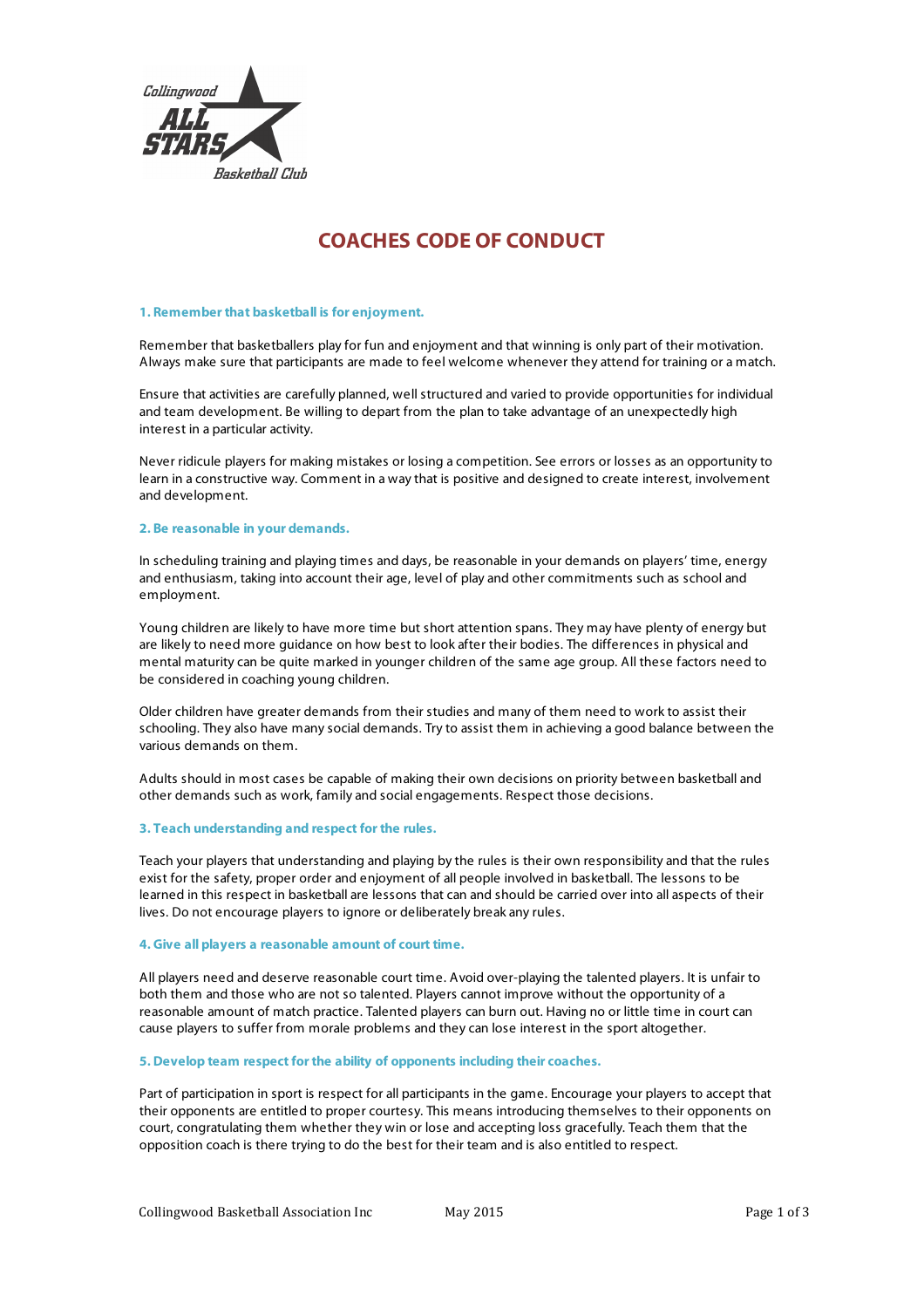#### **6. Instil in your players respect for officials and an acceptance of their judgement.**

Players should be taught to understand that officials have a very difficult task to perform and that without them games could not be played. They are there to enforce the rules of play but they cannot always be right. Teach your players to accept bad calls graciously. Abuse of referees is unacceptable behaviour that should not be tolerated. Players who consistently dispute decisions or do not accept bad decisions should be singled out for counselling and guidance.

## **7. Guide your players in their interaction with the media, parents and spectators.**

It is sometimes very difficult for players to concentrate on the game when there is the distraction of the presence of friends and relatives as spectators. Coaches have a difficult role to play in teaching players respect for their parents and other spectators but also teaching them to maintain concentration on the team plan if spectators become over- enthusiastic. This applies at training sessions as well as at games.

Parents sometimes make demands on their children's time which interferes in their basketball activities. Respect this and try to structure your coaching and their training and playing times and obligations to take those demands into account. There are many other factors which need to be balanced, including venue availability and requirements of administrators. The coach's task is not easy.

The presence of media at a basketball game can lead to a temptation by some players to "show off" or otherwise act differently from how they would act normally. Encourage your players to not be awed by the presence of the media. Also teach them that if they are approached for an interview after a game they are representing the whole sport and should behave accordingly.

#### **8. Group players according to age, height, skills and physical maturity, whenever possible.**

Uneven competition can lead to a loss of enthusiasm. Coaches should always try and group players of reasonably equal ability. In coaching children it is important to remember the different maturity rates for children of the same age. A player in their early teenage years may be the tallest in their team and yet because they have matured early, be one of the shorter players in only a brief time. Coaches must be ever vigilant to ensure that changes in height and other physical characteristics are noticed and acted upon.

## **9. Ensure that equipment and facilities meet safety standards and are appropriate to the age and ability of the players.**

In our increasingly litigious and accountable society, all those involved in sport have a responsibility to take all reasonable steps to ensure the safety and well being of participants. Coaches are in a unique position to control many of the factors which can have an effect on this welfare. Coaches should be aware of the dangers factors such as heat and dehydration, wet floors and other potentially hazardous environmental situations can cause. A coach has a responsibility to avoid putting players into dangerous conditions.

## **10. Be prepared to lose sometimes.**

Everyone wins and loses at some time. Be a fair winner and a good loser. Disappointment at losing is natural, but it should not be obvious to the point of being unpleasant for others. Just as unpleasant can be the boastful winner. Recognise that even in defeat, the loser has achieved something, just by playing. Not everything in life can be a winning situation. Losing can be an important learning experience for your wider life goals. Guide your players to accept a loss in this spirit.

## **11. Act responsibly when players are ill or injured.**

Show concern and take responsibility for players who are sick or injured whilst under your care. Follow the advice of a physician when determining when an injured or ill player is ready to recommence play. If a player is injured on court, make sure that there is no danger of further aggravation of the injury by prompt removal of the player if this is appropriate. Qualify yourself to administer first aid so that you can recognise the seriousness of an injury or illness and act accordingly.